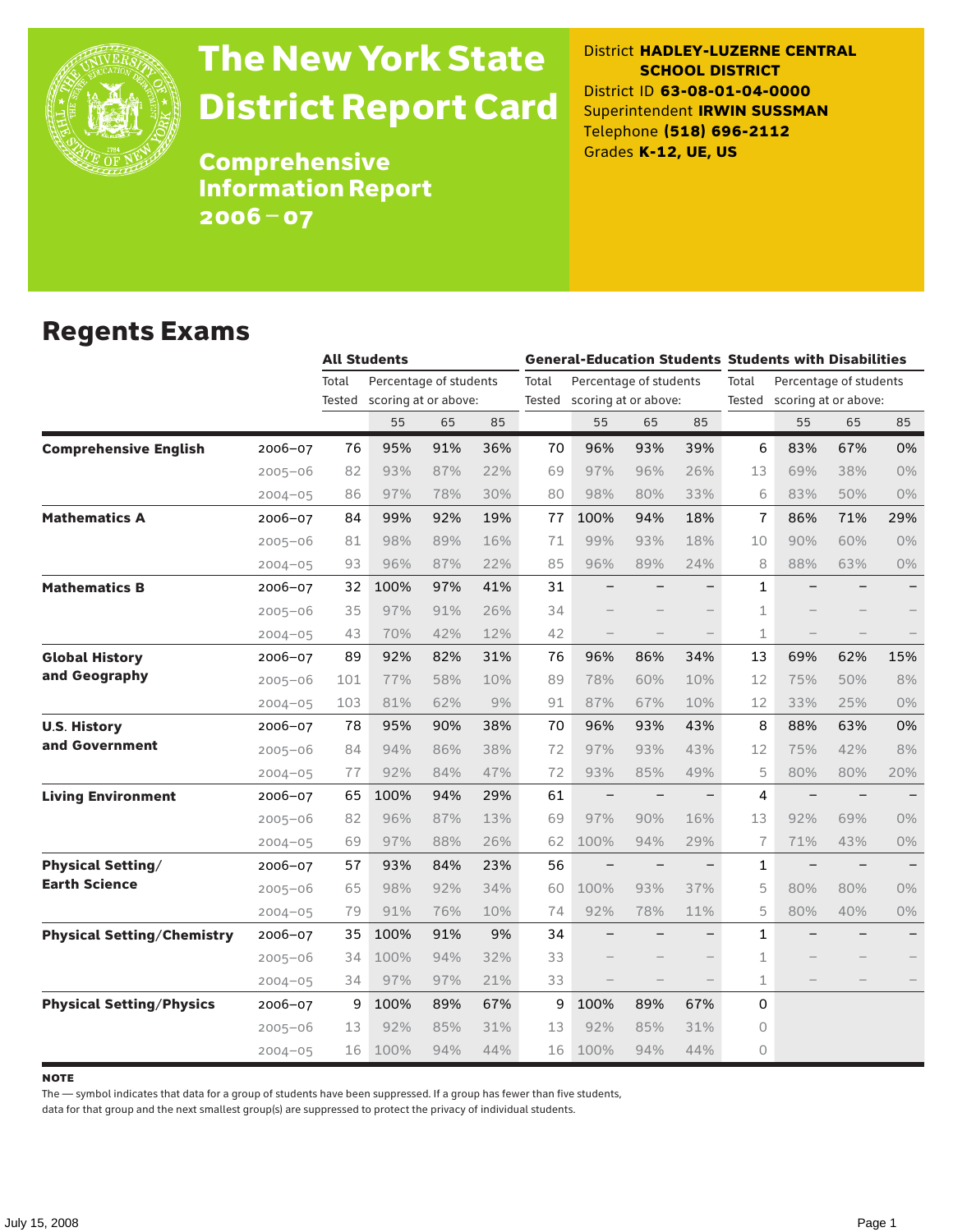### Regents Exams

|                              |             |                 | <b>All Students</b> |                                                |     |                 | <b>General-Education Students Students with Disabilities</b> |                                                |     |                 |                                                |    |    |  |
|------------------------------|-------------|-----------------|---------------------|------------------------------------------------|-----|-----------------|--------------------------------------------------------------|------------------------------------------------|-----|-----------------|------------------------------------------------|----|----|--|
|                              |             | Total<br>Tested |                     | Percentage of students<br>scoring at or above: |     | Total<br>Tested |                                                              | Percentage of students<br>scoring at or above: |     | Total<br>Tested | Percentage of students<br>scoring at or above: |    |    |  |
|                              |             |                 | 55                  | 65                                             | 85  |                 | 55                                                           | 65                                             | 85  |                 | 55                                             | 65 | 85 |  |
| <b>Comprehensive French</b>  | 2006-07     | $\mathbf 0$     |                     |                                                |     | 0               |                                                              |                                                |     | 0               |                                                |    |    |  |
|                              | $2005 - 06$ | 7.              | 100%                | 100%                                           | 57% | 7               | 100%                                                         | 100%                                           | 57% | $\Omega$        |                                                |    |    |  |
|                              | $2004 - 05$ | 24              | 100%                | 100%                                           | 96% | 24              | 100%                                                         | 100%                                           | 96% | 0               |                                                |    |    |  |
| <b>Comprehensive German</b>  | 2006-07     | 0               |                     |                                                |     | 0               |                                                              |                                                |     | 0               |                                                |    |    |  |
|                              | $2005 - 06$ | 0               |                     |                                                |     | 0               |                                                              |                                                |     | $\circ$         |                                                |    |    |  |
|                              | $2004 - 05$ | 0               |                     |                                                |     | 0               |                                                              |                                                |     | 0               |                                                |    |    |  |
| <b>Comprehensive Hebrew</b>  | 2006-07     | 0               |                     |                                                |     | 0               |                                                              |                                                |     | 0               |                                                |    |    |  |
|                              | $2005 - 06$ | 0               |                     |                                                |     | 0               |                                                              |                                                |     | 0               |                                                |    |    |  |
|                              | $2004 - 05$ | 0               |                     |                                                |     | 0               |                                                              |                                                |     | 0               |                                                |    |    |  |
| <b>Comprehensive Italian</b> | 2006-07     | 0               |                     |                                                |     | 0               |                                                              |                                                |     | 0               |                                                |    |    |  |
|                              | $2005 - 06$ | 0               |                     |                                                |     | 0               |                                                              |                                                |     | $\Omega$        |                                                |    |    |  |
|                              | $2004 - 05$ | 0               |                     |                                                |     | 0               |                                                              |                                                |     | 0               |                                                |    |    |  |
| <b>Comprehensive Latin</b>   | 2006-07     | 0               |                     |                                                |     | 0               |                                                              |                                                |     | 0               |                                                |    |    |  |
|                              | $2005 - 06$ | 0               |                     |                                                |     | 0               |                                                              |                                                |     | 0               |                                                |    |    |  |
|                              | $2004 - 05$ | 0               |                     |                                                |     | 0               |                                                              |                                                |     | 0               |                                                |    |    |  |
| <b>Comprehensive Spanish</b> | 2006-07     | 32              | 100%                | 100%                                           | 50% | 32              | 100%                                                         | 100%                                           | 50% | 0               |                                                |    |    |  |
|                              | $2005 - 06$ | 18              | 100%                | 94%                                            | 17% | 18              | 100%                                                         | 94%                                            | 17% | 0               |                                                |    |    |  |
|                              | $2004 - 05$ | 14              | 100%                | 93%                                            | 64% | 14              | 100%                                                         | 93%                                            | 64% | 0               |                                                |    |    |  |

#### **NOTE**

The — symbol indicates that data for a group of students have been suppressed. If a group has fewer than five students,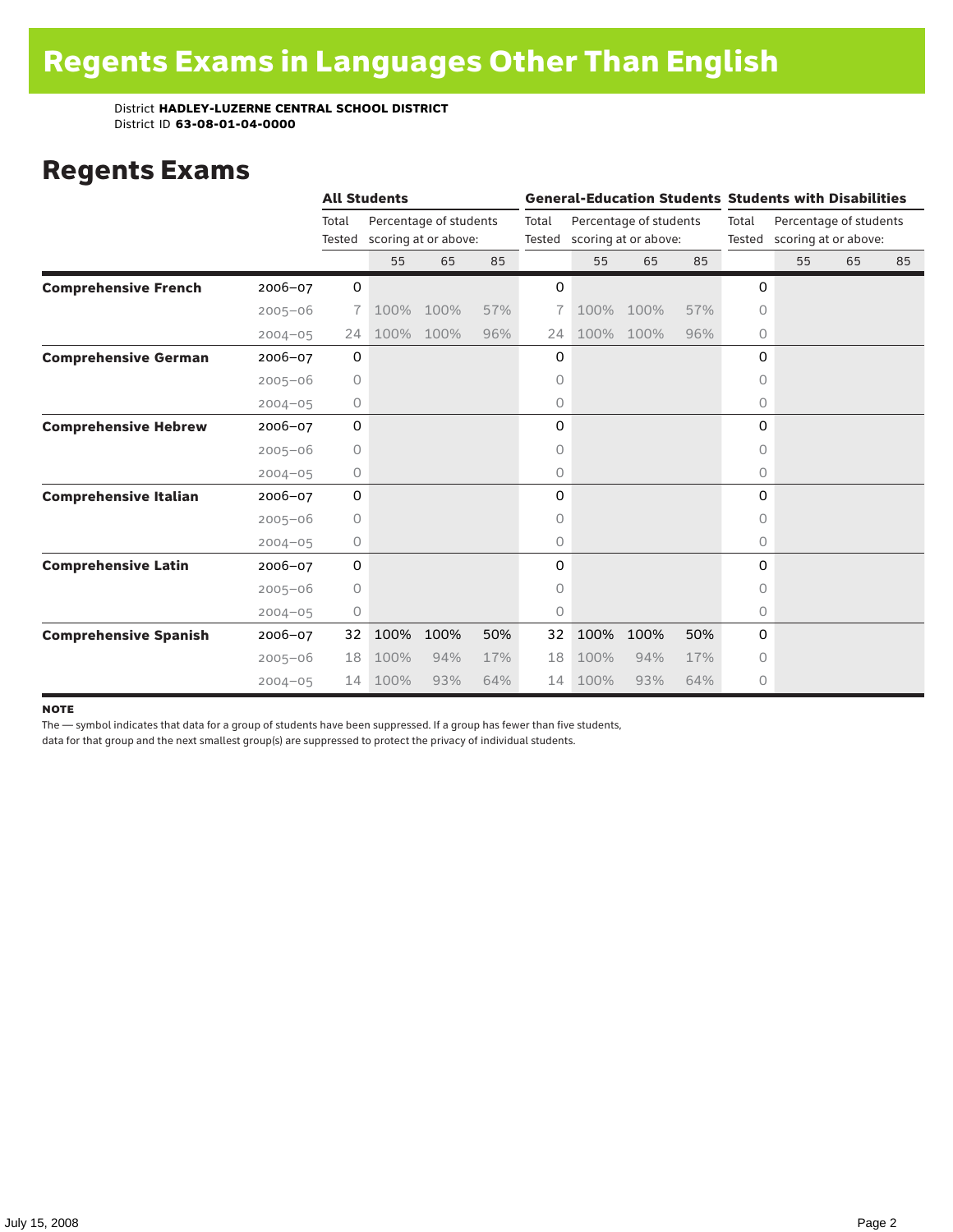# Regents Competency Tests

|                       |             | <b>All Students</b> |                                 |                     |                  | <b>General-Education Students Students with Disabilities</b> |                  |  |
|-----------------------|-------------|---------------------|---------------------------------|---------------------|------------------|--------------------------------------------------------------|------------------|--|
|                       |             | <b>Total Tested</b> | Percent Passing:                | <b>Total Tested</b> | Percent Passing: | <b>Total Tested</b>                                          | Percent Passing: |  |
| <b>Mathematics</b>    | 2006-07     | 3                   |                                 | 0                   |                  | 3                                                            |                  |  |
|                       | $2005 - 06$ |                     |                                 | $\circ$             |                  | 1                                                            |                  |  |
|                       | $2004 - 05$ | 2                   | $\hspace{0.1mm}-\hspace{0.1mm}$ | 0                   |                  | 2                                                            |                  |  |
| <b>Science</b>        | 2006-07     | 4                   |                                 | 0                   |                  | 4                                                            |                  |  |
|                       | $2005 - 06$ |                     |                                 | 0                   |                  | 1                                                            |                  |  |
|                       | $2004 - 05$ | 1                   |                                 | 0                   |                  | 1                                                            |                  |  |
| <b>Reading</b>        | 2006-07     | 4                   | -                               | 0                   |                  | 4                                                            |                  |  |
|                       | $2005 - 06$ |                     |                                 | $\Omega$            |                  | 1                                                            |                  |  |
|                       | $2004 - 05$ | 3                   |                                 | $\circ$             |                  | 3                                                            |                  |  |
| <b>Writing</b>        | 2006-07     | 3                   |                                 | 0                   |                  | 3                                                            |                  |  |
|                       | $2005 - 06$ | 0                   |                                 | $\Omega$            |                  | 0                                                            |                  |  |
|                       | $2004 - 05$ | 3                   |                                 | 0                   |                  | 3                                                            |                  |  |
| <b>Global Studies</b> | 2006-07     | 5                   | 60%                             | 1                   |                  | 4                                                            |                  |  |
|                       | $2005 - 06$ | 5                   | 0%                              | 0                   |                  | 5                                                            | $0\%$            |  |
|                       | $2004 - 05$ | 9                   | 11%                             | $\circ$             |                  | 9                                                            | 11%              |  |
| <b>U.S. History</b>   | 2006-07     | 1                   |                                 | 0                   |                  | 1                                                            |                  |  |
| and Government        | $2005 - 06$ | 3                   |                                 | O                   |                  | 3                                                            |                  |  |
|                       | $2004 - 05$ | $\overline{2}$      |                                 | $\Omega$            |                  | $\overline{2}$                                               |                  |  |

#### **NOTE**

The — symbol indicates that data for a group of students have been suppressed. If a group has fewer than five students,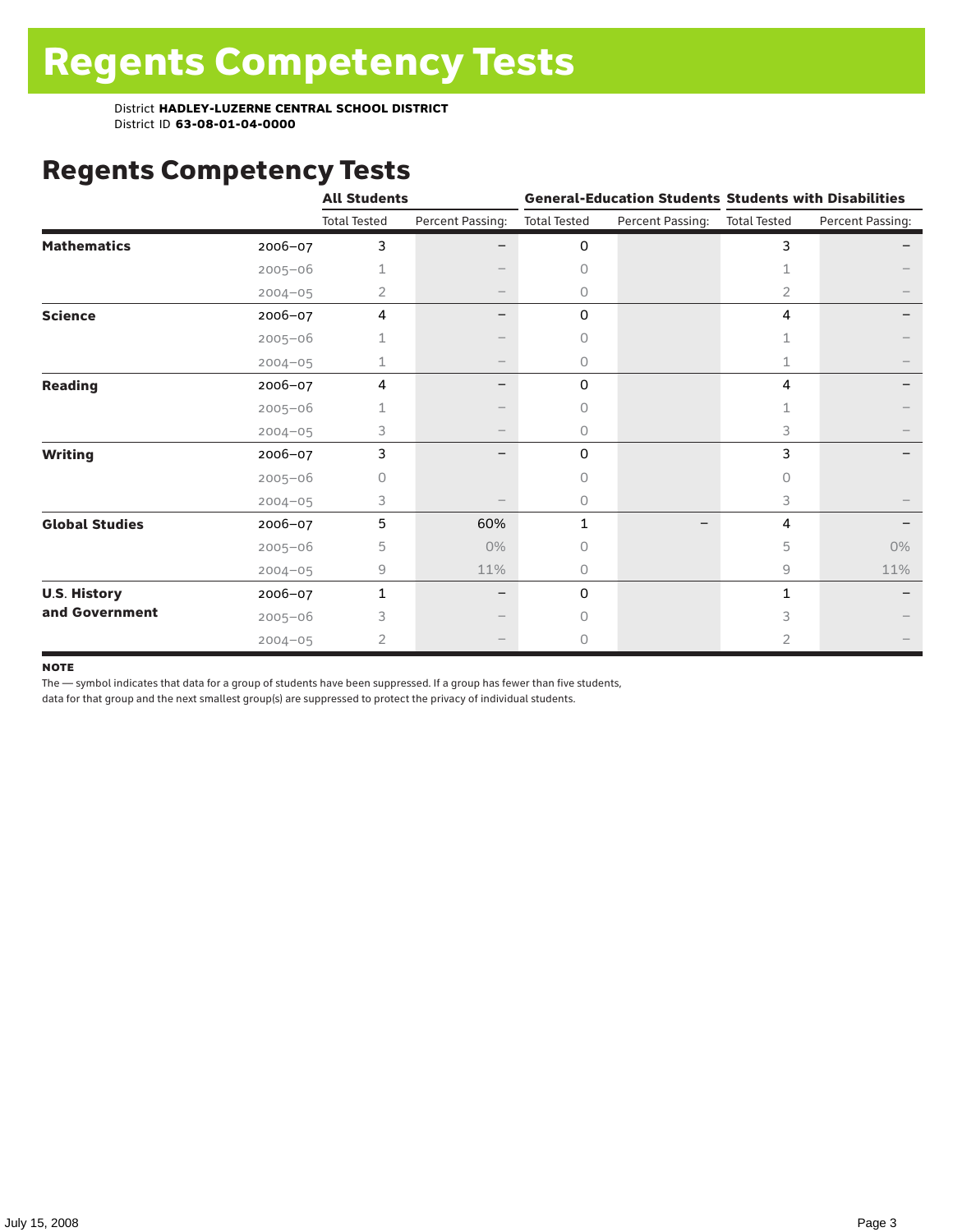## Second Language Proficiency Examinations

|                |             | <b>All Students</b> |                  |                     |                  | <b>General-Education Students Students with Disabilities</b> |                  |  |
|----------------|-------------|---------------------|------------------|---------------------|------------------|--------------------------------------------------------------|------------------|--|
|                |             | <b>Total Tested</b> | Percent Passing: | <b>Total Tested</b> | Percent Passing: | <b>Total Tested</b>                                          | Percent Passing: |  |
| <b>French</b>  | 2006-07     | 0                   |                  | 0                   |                  | 0                                                            |                  |  |
|                | $2005 - 06$ | 32                  | 91%              | 32                  | 91%              | 0                                                            |                  |  |
|                | $2004 - 05$ | 0                   |                  | 0                   |                  | 0                                                            |                  |  |
| German         | 2006-07     | $\mathbf 0$         |                  | 0                   |                  | 0                                                            |                  |  |
|                | $2005 - 06$ | 0                   |                  | 0                   |                  | 0                                                            |                  |  |
|                | $2004 - 05$ | 0                   |                  | 0                   |                  | $\Omega$                                                     |                  |  |
| <b>Italian</b> | 2006-07     | 0                   |                  | 0                   |                  | $\Omega$                                                     |                  |  |
|                | $2005 - 06$ | 0                   |                  | 0                   |                  | $\circ$                                                      |                  |  |
|                | $2004 - 05$ | Ω                   |                  | 0                   |                  | 0                                                            |                  |  |
| Latin          | 2006-07     | 0                   |                  | 0                   |                  | 0                                                            |                  |  |
|                | $2005 - 06$ | 0                   |                  | 0                   |                  | $\Omega$                                                     |                  |  |
|                | $2004 - 05$ | 0                   |                  | 0                   |                  | 0                                                            |                  |  |
| <b>Spanish</b> | 2006-07     | 0                   |                  | 0                   |                  | 0                                                            |                  |  |
|                | $2005 - 06$ | $\Omega$            |                  | Ω                   |                  | $\bigcap$                                                    |                  |  |
|                | $2004 - 05$ | 13                  | 100%             | 13                  | 100%             | 0                                                            |                  |  |

#### **NOTE**

The — symbol indicates that data for a group of students have been suppressed. If a group has fewer than five students,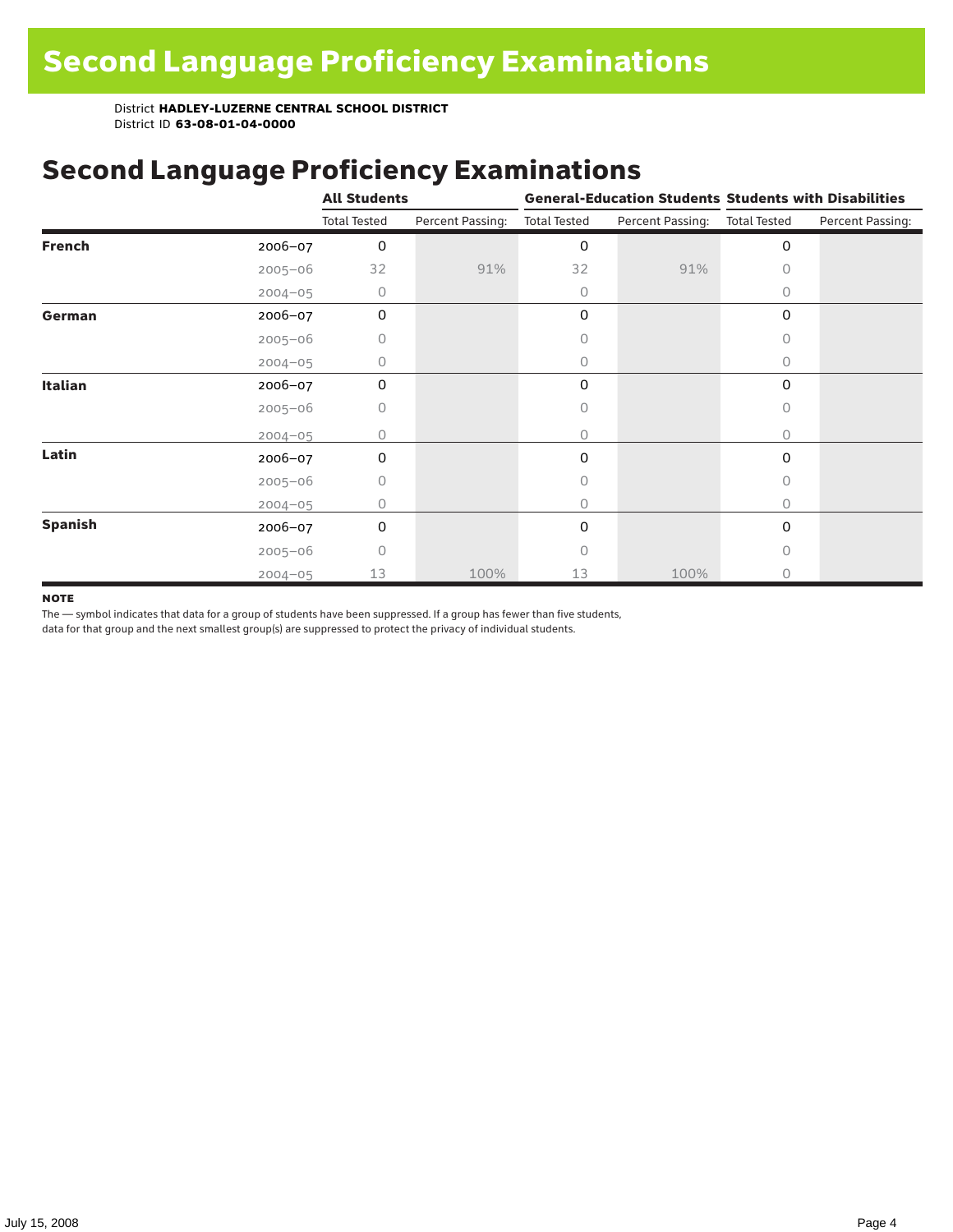### New York State English as a Second Language Achievement Test (NYSESLAT)

|                  |             | <b>All Students</b> |  |                                   |  | <b>General-Education Students</b> |                     |  |                                   |  | <b>Students with Disabilities</b> |                     |  |                                   |  |       |
|------------------|-------------|---------------------|--|-----------------------------------|--|-----------------------------------|---------------------|--|-----------------------------------|--|-----------------------------------|---------------------|--|-----------------------------------|--|-------|
|                  |             | Total               |  | Percent of students scoring       |  |                                   | Total               |  | Percent of students scoring       |  |                                   | Total               |  | Percent of students scoring       |  |       |
|                  |             |                     |  | Tested in each performance level: |  |                                   |                     |  | Tested in each performance level: |  |                                   |                     |  | Tested in each performance level: |  |       |
|                  |             |                     |  | Begin. Interm. Adv.               |  | Prof.                             |                     |  | Begin. Interm. Adv.               |  | Prof.                             |                     |  | Begin. Interm. Adv.               |  | Prof. |
| <b>Listening</b> | 2006-07     | $\mathbf{1}$        |  |                                   |  |                                   | $\mathbf{1}$        |  |                                   |  |                                   | 0                   |  |                                   |  |       |
| and Speaking     | $2005 - 06$ | $\circ$             |  |                                   |  |                                   | $\circ$             |  |                                   |  |                                   | $\circ$             |  |                                   |  |       |
| $(Grades K-1)$   | $2004 - 05$ | $\bigcirc$          |  |                                   |  |                                   | $\circlearrowright$ |  |                                   |  |                                   | $\circ$             |  |                                   |  |       |
| <b>Reading</b>   | 2006-07     | $\mathbf{1}$        |  |                                   |  |                                   | $\mathbf{1}$        |  |                                   |  |                                   | 0                   |  |                                   |  |       |
| and Writing      | $2005 - 06$ | $\bigcirc$          |  |                                   |  |                                   | $\circ$             |  |                                   |  |                                   | $\circ$             |  |                                   |  |       |
| $(Grades K-1)$   | $2004 - 05$ | $\bigcirc$          |  |                                   |  |                                   | $\circ$             |  |                                   |  |                                   | 0                   |  |                                   |  |       |
| <b>Listening</b> | 2006-07     | 0                   |  |                                   |  |                                   | $\mathsf{O}\xspace$ |  |                                   |  |                                   | 0                   |  |                                   |  |       |
| and Speaking     | $2005 - 06$ | $\bigcirc$          |  |                                   |  |                                   | $\circ$             |  |                                   |  |                                   | $\circ$             |  |                                   |  |       |
| $(Grades 2-4)$   | $2004 - 05$ | $\bigcirc$          |  |                                   |  |                                   | $\circ$             |  |                                   |  |                                   | $\circ$             |  |                                   |  |       |
| <b>Reading</b>   | 2006-07     | 0                   |  |                                   |  |                                   | 0                   |  |                                   |  |                                   | 0                   |  |                                   |  |       |
| and Writing      | $2005 - 06$ | 0                   |  |                                   |  |                                   | 0                   |  |                                   |  |                                   | $\circ$             |  |                                   |  |       |
| (Grades $2-4$ )  | $2004 - 05$ | $\bigcirc$          |  |                                   |  |                                   | $\circ$             |  |                                   |  |                                   | 0                   |  |                                   |  |       |
| <b>Listening</b> | 2006-07     | 0                   |  |                                   |  |                                   | 0                   |  |                                   |  |                                   | 0                   |  |                                   |  |       |
| and Speaking     | $2005 - 06$ | 0                   |  |                                   |  |                                   | $\circ$             |  |                                   |  |                                   | $\circlearrowright$ |  |                                   |  |       |
| $(Grades 5-6)$   | $2004 - 05$ | $\bigcirc$          |  |                                   |  |                                   | $\mathsf O$         |  |                                   |  |                                   | 0                   |  |                                   |  |       |
| <b>Reading</b>   | 2006-07     | 0                   |  |                                   |  |                                   | 0                   |  |                                   |  |                                   | $\mathbf 0$         |  |                                   |  |       |
| and Writing      | $2005 - 06$ | $\bigcirc$          |  |                                   |  |                                   | $\circ$             |  |                                   |  |                                   | $\circ$             |  |                                   |  |       |
| $(Grades 5-6)$   | $2004 - 05$ | $\bigcirc$          |  |                                   |  |                                   | $\bigcirc$          |  |                                   |  |                                   | 0                   |  |                                   |  |       |
| <b>Listening</b> | 2006-07     | 0                   |  |                                   |  |                                   | 0                   |  |                                   |  |                                   | 0                   |  |                                   |  |       |
| and Speaking     | $2005 - 06$ | 0                   |  |                                   |  |                                   | $\circ$             |  |                                   |  |                                   | $\circ$             |  |                                   |  |       |
| $(Grades 7-8)$   | $2004 - 05$ | 0                   |  |                                   |  |                                   | $\bigcirc$          |  |                                   |  |                                   | $\circ$             |  |                                   |  |       |
| <b>Reading</b>   | 2006-07     | 0                   |  |                                   |  |                                   | 0                   |  |                                   |  |                                   | 0                   |  |                                   |  |       |
| and Writing      | $2005 - 06$ | $\bigcirc$          |  |                                   |  |                                   | $\circ$             |  |                                   |  |                                   | 0                   |  |                                   |  |       |
| $(Grades 7-8)$   | $2004 - 05$ | $\bigcirc$          |  |                                   |  |                                   | $\mathsf O$         |  |                                   |  |                                   | 0                   |  |                                   |  |       |
| <b>Listening</b> | 2006-07     | 0                   |  |                                   |  |                                   | 0                   |  |                                   |  |                                   | $\mathbf 0$         |  |                                   |  |       |
| and Speaking     | $2005 - 06$ | $\bigcirc$          |  |                                   |  |                                   | $\circ$             |  |                                   |  |                                   | $\circ$             |  |                                   |  |       |
| $(Grades g-12)$  | $2004 - 05$ | 0                   |  |                                   |  |                                   | $\bigcirc$          |  |                                   |  |                                   | 0                   |  |                                   |  |       |
| <b>Reading</b>   | 2006-07     | 0                   |  |                                   |  |                                   | 0                   |  |                                   |  |                                   | 0                   |  |                                   |  |       |
| and Writing      | $2005 - 06$ | $\bigcirc$          |  |                                   |  |                                   | $\circ$             |  |                                   |  |                                   | $\circ$             |  |                                   |  |       |
| $(Grades g-12)$  | $2004 - 05$ | $\bigcirc$          |  |                                   |  |                                   | $\circ$             |  |                                   |  |                                   | 0                   |  |                                   |  |       |

#### **NOTE**

The — symbol indicates that data for a group of students have been suppressed. If a group has fewer than five students,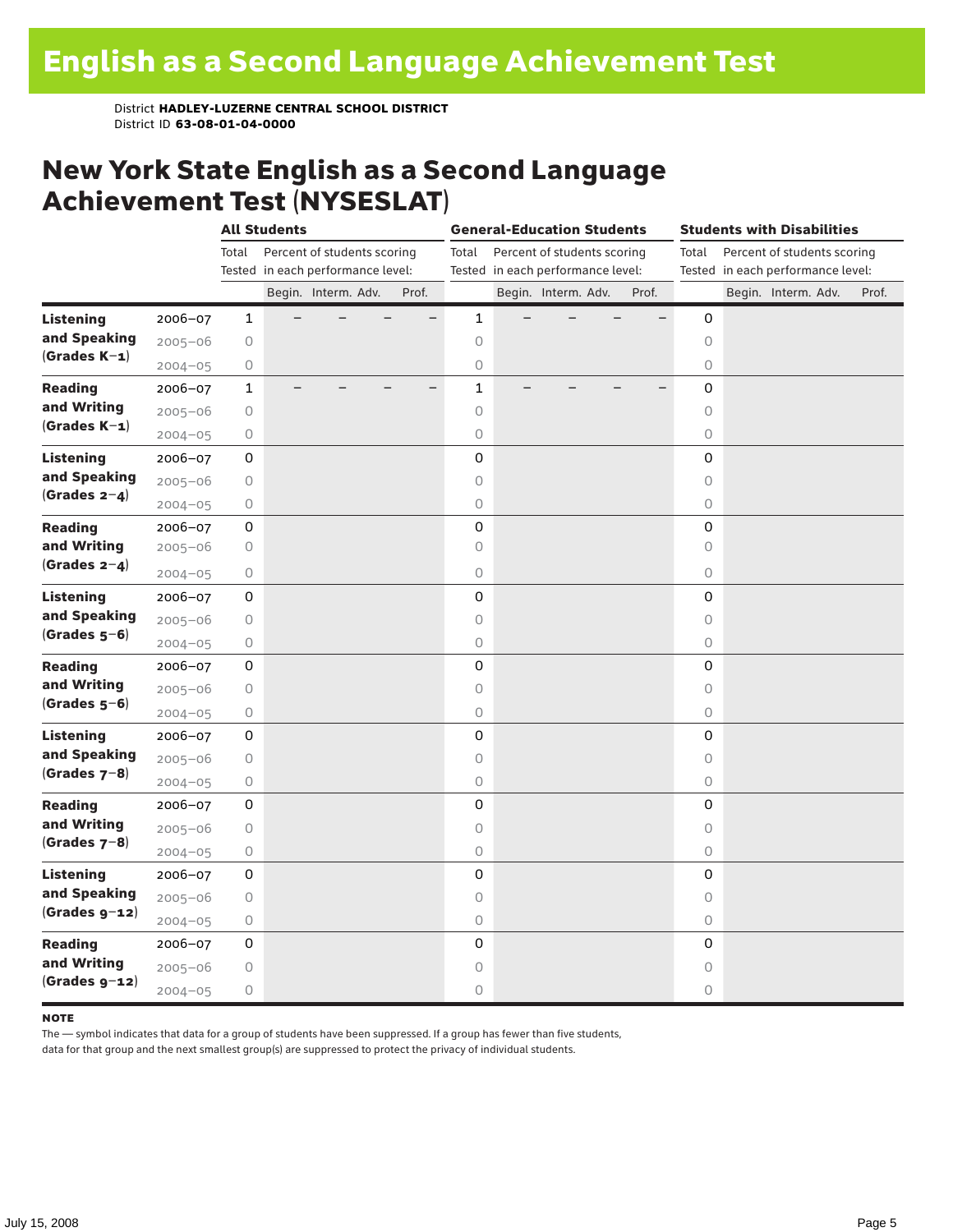# Elementary/Middle-Level Social Studies 2006–07

|                            | <b>All Students</b>                                         |     |     |       |                                                    |    | <b>General-Education Students</b> |     |       |                                                    |    | <b>Students with Disabilities</b> |     |     |                |  |
|----------------------------|-------------------------------------------------------------|-----|-----|-------|----------------------------------------------------|----|-----------------------------------|-----|-------|----------------------------------------------------|----|-----------------------------------|-----|-----|----------------|--|
|                            | Percentage of students<br>Total<br>Tested scoring at level: |     |     | Total | Percentage of students<br>Tested scoring at level: |    |                                   |     | Total | Percentage of students<br>Tested scoring at level: |    |                                   |     |     |                |  |
|                            |                                                             |     |     |       | 4                                                  |    |                                   |     |       |                                                    |    |                                   |     |     | $\overline{4}$ |  |
| <b>Elementary</b><br>Level | 77                                                          | 14% | 14% | 49%   | 22%                                                | 60 | 8%                                | 12% | 52%   | 28%                                                | 17 | 35%                               | 24% | 41% | 0%             |  |
| <b>Middle Level</b>        | 82                                                          | 2%  | 23% | 51%   | 23%                                                | 66 | 0%                                | 15% | 56%   | 29%                                                | 16 | 13%                               | 56% | 31% | 0%             |  |

#### 2003 Total Cohort Performance on Regents Exams After Four Years

| <b>All Students</b>                    |                         |                                                    | <b>General-Education Students</b> |     |                                                           |           | <b>Students with Disabilities</b> |              |  |                                                             |           |     |              |  |
|----------------------------------------|-------------------------|----------------------------------------------------|-----------------------------------|-----|-----------------------------------------------------------|-----------|-----------------------------------|--------------|--|-------------------------------------------------------------|-----------|-----|--------------|--|
|                                        | Cohort<br>$\circ$<br>一山 | Percentage of<br>students scoring:<br>65-84 85-100 |                                   |     | Cohort<br>allo<br>Percentage of<br>띧<br>students scoring: |           |                                   |              |  | Cohort<br>들<br>Percentage of<br>ā<br>훕<br>students scoring: |           |     |              |  |
|                                        |                         | $55 - 64$                                          |                                   |     |                                                           | $55 - 64$ |                                   | 65-84 85-100 |  |                                                             | $55 - 64$ |     | 65-84 85-100 |  |
| <b>Global History</b><br>and Geography | 94                      | 12%                                                | 52%                               | 12% | 73                                                        | 14%       | 58%                               | 14%          |  | 21                                                          | 5%        | 33% | 5%           |  |
| <b>U.S. History</b><br>and Government  | 94                      | 3%                                                 | 33%                               | 36% | 73                                                        | 1%        | 34%                               | 45%          |  | 21                                                          | 10%       | 29% | 5%           |  |
| <b>Science</b>                         | 94                      | 4%                                                 | 52%                               | 23% | 73                                                        | 3%        | 53%                               | 30%          |  | 21                                                          | 10%       | 48% | 0%           |  |

## New York State Alternate Assessments (NYSAA) 2006–07

|                         | AIL SLUUEIILS                       |                  |   |   |   |  |  |  |  |
|-------------------------|-------------------------------------|------------------|---|---|---|--|--|--|--|
|                         | Number of students scoring<br>Total |                  |   |   |   |  |  |  |  |
|                         |                                     | Tested at Level: |   |   |   |  |  |  |  |
|                         |                                     | 1                | 2 | 3 | 4 |  |  |  |  |
| <b>Elementary Level</b> |                                     |                  |   |   |   |  |  |  |  |
| <b>Social Studies</b>   | 1                                   |                  |   |   |   |  |  |  |  |
| <b>Middle Level</b>     |                                     |                  |   |   |   |  |  |  |  |
| Social Studies          | Ω                                   |                  |   |   |   |  |  |  |  |
| <b>Secondary Level</b>  |                                     |                  |   |   |   |  |  |  |  |
| English Language Arts   | 1                                   |                  |   |   |   |  |  |  |  |
| <b>Mathematics</b>      | 1                                   |                  |   |   |   |  |  |  |  |
| Social Studies          | 1                                   |                  |   |   |   |  |  |  |  |
| Science                 |                                     |                  |   |   |   |  |  |  |  |

All C<sub>tude</sub>

The New York State Alternate Assessment (NYSAA) is for students with severe cognitive disabilities. Results for students taking the NYSAA in English language arts, mathematics, and science at the elementary and middle levels are available in the *Accountability and Overview Report* part of *The New York State Report Card*.

#### **NOTE**

The — symbol indicates that data for a group of students have been suppressed. If a group has fewer than five students, data for that group and the next smallest group(s) are suppressed to protect the privacy of individual students.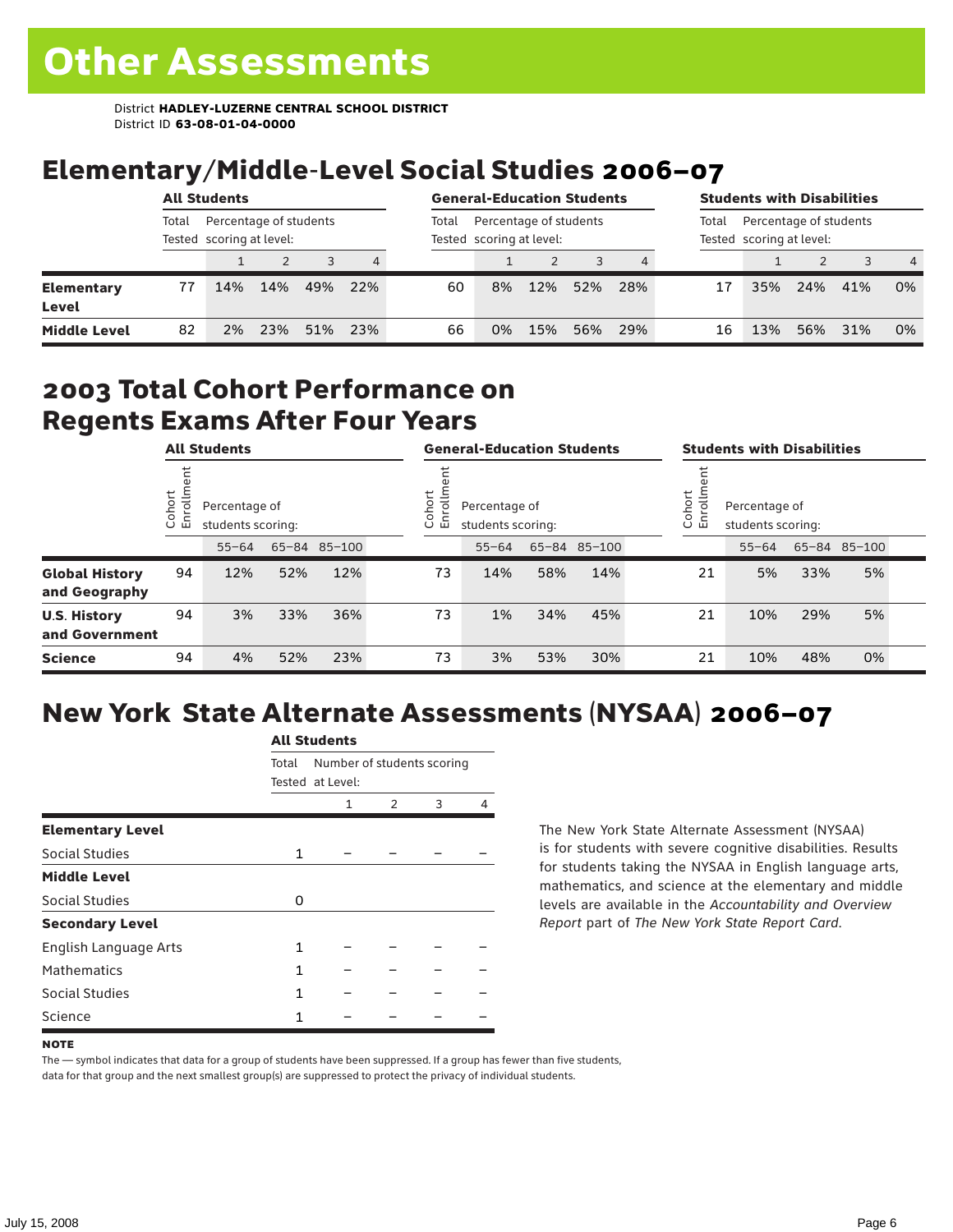# High School Completers

|                                    |             | <b>All Students</b>   |                            |                       | <b>General-Education Students</b> | <b>Students with Disabilities</b> |                            |  |
|------------------------------------|-------------|-----------------------|----------------------------|-----------------------|-----------------------------------|-----------------------------------|----------------------------|--|
|                                    |             | Number<br>of Students | Percentage<br>of Graduates | Number<br>of Students | Percentage<br>of Graduates        | Number<br>of Students             | Percentage<br>of Graduates |  |
| <b>Total Graduates</b>             | $2006 - 07$ | 67                    |                            | 58                    |                                   | 9                                 |                            |  |
|                                    | $2005 - 06$ | 76                    |                            | 71                    |                                   | 5                                 |                            |  |
|                                    | $2004 - 05$ | 61                    |                            | 58                    |                                   | 3                                 |                            |  |
| <b>Receiving a Regents Diploma</b> | $2006 - 07$ | 54                    | 81%                        | 48                    | 83%                               | 6                                 | 67%                        |  |
|                                    | $2005 - 06$ | 51                    | 67%                        | 47                    | 66%                               | 4                                 | 80%                        |  |
|                                    | $2004 - 05$ | 50                    | 82%                        | 48                    | 83%                               | $\overline{2}$                    | 67%                        |  |
| <b>Receiving a Regents Diploma</b> | $2006 - 07$ | 24                    | 36%                        | 24                    | 41%                               | $\Omega$                          |                            |  |
| with Advanced Designation          | $2005 - 06$ | 16                    | 21%                        | 16                    | 23%                               | $\Omega$                          |                            |  |
|                                    | $2004 - 05$ | 28                    | 46%                        | 28                    | 48%                               | $\circ$                           |                            |  |
| <b>Receiving an</b>                | $2006 - 07$ | 1                     | N/A                        | 0                     |                                   | 1                                 | N/A                        |  |
| <b>Individualized Education</b>    | $2005 - 06$ | $\overline{2}$        | N/A                        | 0                     |                                   | 2                                 | N/A                        |  |
| Program (IEP) Diploma              | $2004 - 05$ | 5                     | N/A                        | 0                     |                                   | 5                                 | N/A                        |  |

NOTE Students receiving Regents diplomas and Regents diplomas with advanced designation are considered graduates; recipients of IEP diplomas are not.

# High School Noncompleters

|                              |             | <b>All Students</b>   |                           |                       | <b>General-Education Students</b> | <b>Students with Disabilities</b> |                           |  |
|------------------------------|-------------|-----------------------|---------------------------|-----------------------|-----------------------------------|-----------------------------------|---------------------------|--|
|                              |             | Number<br>of Students | Percentage<br>of Students | Number<br>of Students | Percentage<br>of Students         | Number<br>of Students             | Percentage<br>of Students |  |
| <b>Dropped Out</b>           | 2006-07     | 2                     | 1%                        | 1                     | 0%                                |                                   | 2%                        |  |
|                              | $2005 - 06$ |                       | $0\%$                     |                       | $0\%$                             | 0                                 |                           |  |
|                              | $2004 - 05$ | 6                     | 2%                        | 5                     | 2%                                | 1                                 | 2%                        |  |
| <b>Entered Approved High</b> | $2006 - 07$ | 15                    | 4%                        | 13                    | 4%                                | 2                                 | 3%                        |  |
| <b>School Equivalency</b>    | $2005 - 06$ | 17                    | 5%                        | 10                    | 3%                                |                                   | 15%                       |  |
| <b>Preparation Program</b>   | $2004 - 05$ | 12                    | 3%                        | 10                    | 3%                                | $\overline{2}$                    | 4%                        |  |
| <b>Total Noncompleters</b>   | $2006 - 07$ | 17                    | 4%                        | 14                    | 4%                                | 3                                 | 5%                        |  |
|                              | $2005 - 06$ | 18                    | 5%                        | 11                    | 4%                                | $\overline{\phantom{a}}$          | 15%                       |  |
|                              | $2004 - 05$ | 18                    | 5%                        | 15                    | 5%                                | 3                                 | 6%                        |  |

# Post-secondary Plans of 2006–07 Graduates

|                                | <b>All Students</b>   |                           |                       | <b>General-Education Students</b> | <b>Students with Disabilities</b> |                           |  |
|--------------------------------|-----------------------|---------------------------|-----------------------|-----------------------------------|-----------------------------------|---------------------------|--|
|                                | Number<br>of Students | Percentage<br>of Students | Number<br>of Students | Percentage<br>of Students         | Number<br>of Students             | Percentage<br>of Students |  |
| To 4-year College              | 12                    | 18%                       | 12                    | 21%                               |                                   |                           |  |
| To 2-year College              | 33                    | 49%                       | 29                    | 50%                               | 4                                 | 40%                       |  |
| <b>To Other Post-secondary</b> |                       | 1%                        |                       | 2%                                | 0                                 |                           |  |
| <b>To the Military</b>         |                       | 3%                        |                       | 2%                                |                                   | 10%                       |  |
| <b>To Employment</b>           | 18                    | 26%                       | 14                    | 24%                               | 4                                 | 40%                       |  |
| <b>To Adult Services</b>       | 0                     |                           | 0                     |                                   | O                                 |                           |  |
| <b>To Other Known Plans</b>    | ົ                     | 3%                        |                       | 2%                                |                                   | 10%                       |  |
| <b>Plan Unknown</b>            | ი                     |                           | 0                     |                                   | O                                 |                           |  |